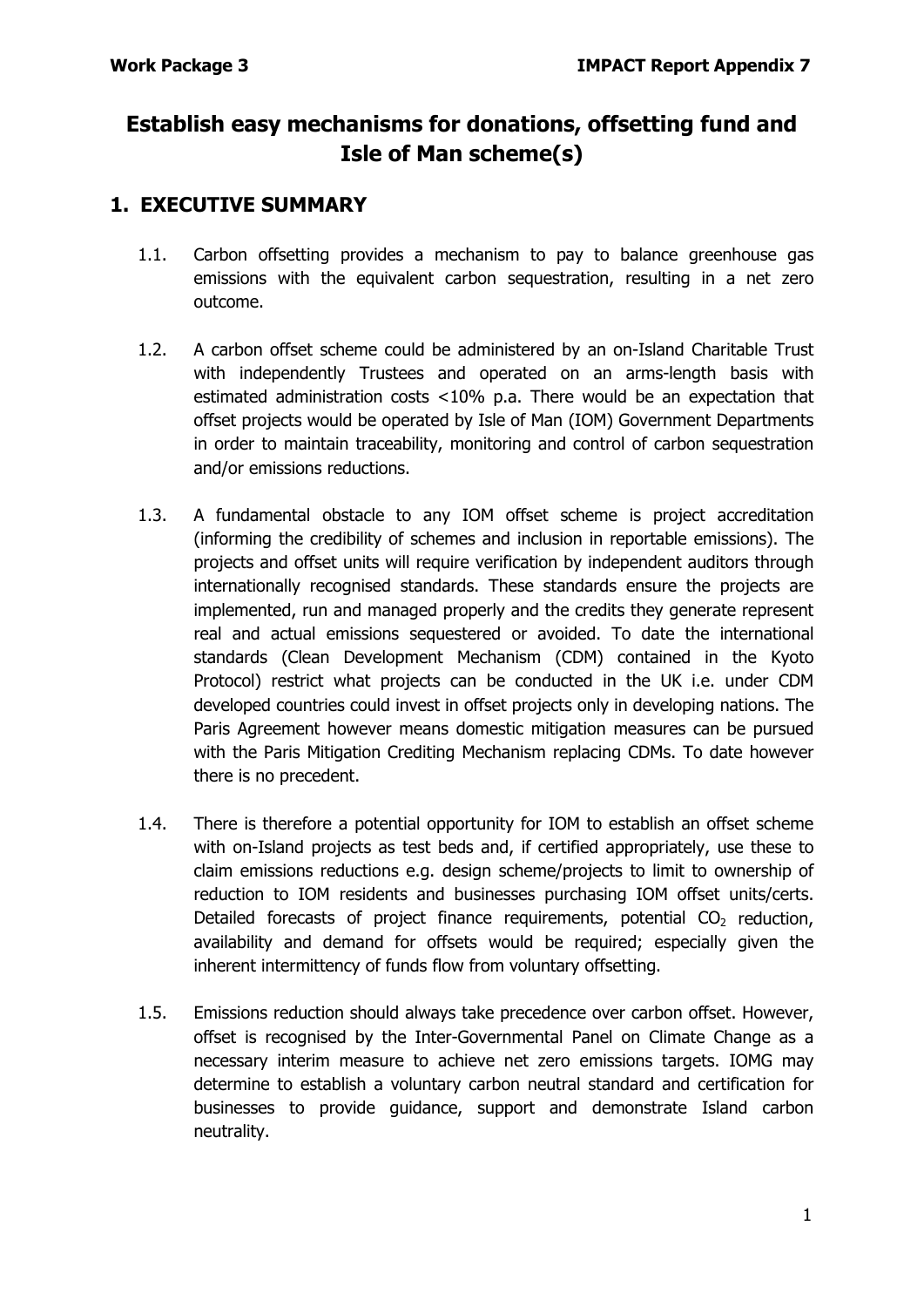- 1.6. Whilst there is currently no requirement for carbon disclosure, there may be appetite for Island businesses to participate as a means of enhancing brand reputation and to provide competitive advantage against a backdrop of public pressure for climate action and sustainability.
- 1.7. Currently businesses can give carbon neutral claims credibility with the internationally applicable British Standards Institute PAS 2060 Specification for the Demonstration of Carbon Neutrality (British Standards Institute, 2019) however, as referenced above, IOM could have its own standard and certification based on BSI specifications (e.g. British Standards Institute. (2011). PAS 2050:2011 – Specification for the assessment of the life cycle greenhouse gas emissions of goods and services.).
- 1.8. Further work is required to estimate total carbon store and the viability of this scheme.
- 1.9. It will be necessary to identify what projects are capable of delivery on IOMG estate(s) and those that would require third party input/reliance/contract to deliver and to establish a mechanism and framework to evaluate the merits of each project on a consistent basis.
- 1.10. It will also be necessary to identify what projects are already in course (or potentially planned) and associated costs expected to be met from IOMG Revenues, and would therefore not be available for offset due to additionally. Only projects that wouldn't otherwise be possible would be eligible (e.g. from IOM Carbon Offset).
- 1.11. The advantage of using a Charitable Trust to administer an IOM offset scheme is the opportunity for offset purchasers to potentially claim up to  $E7K$  p.a. tax relief if the acquisition/donation meets the public benefit test. IOMG retaining control over project operations however mitigates risk of project failure due to availability and timing of funding.
- 1.12. The success, or otherwise, of an IOM voluntary offset scheme will be wholly reliant on its credibility as people will only donate to causes they consider are legitimate and worthwhile. There is a danger that offsetting may be perceived as a means of absolving Government from taking action that may otherwise have been funded; therefore transparency in the documentation and auditability of additionally will be key in addition to an arms-length SPV administrator with sound financial governance being appointed to receive and distribute funds.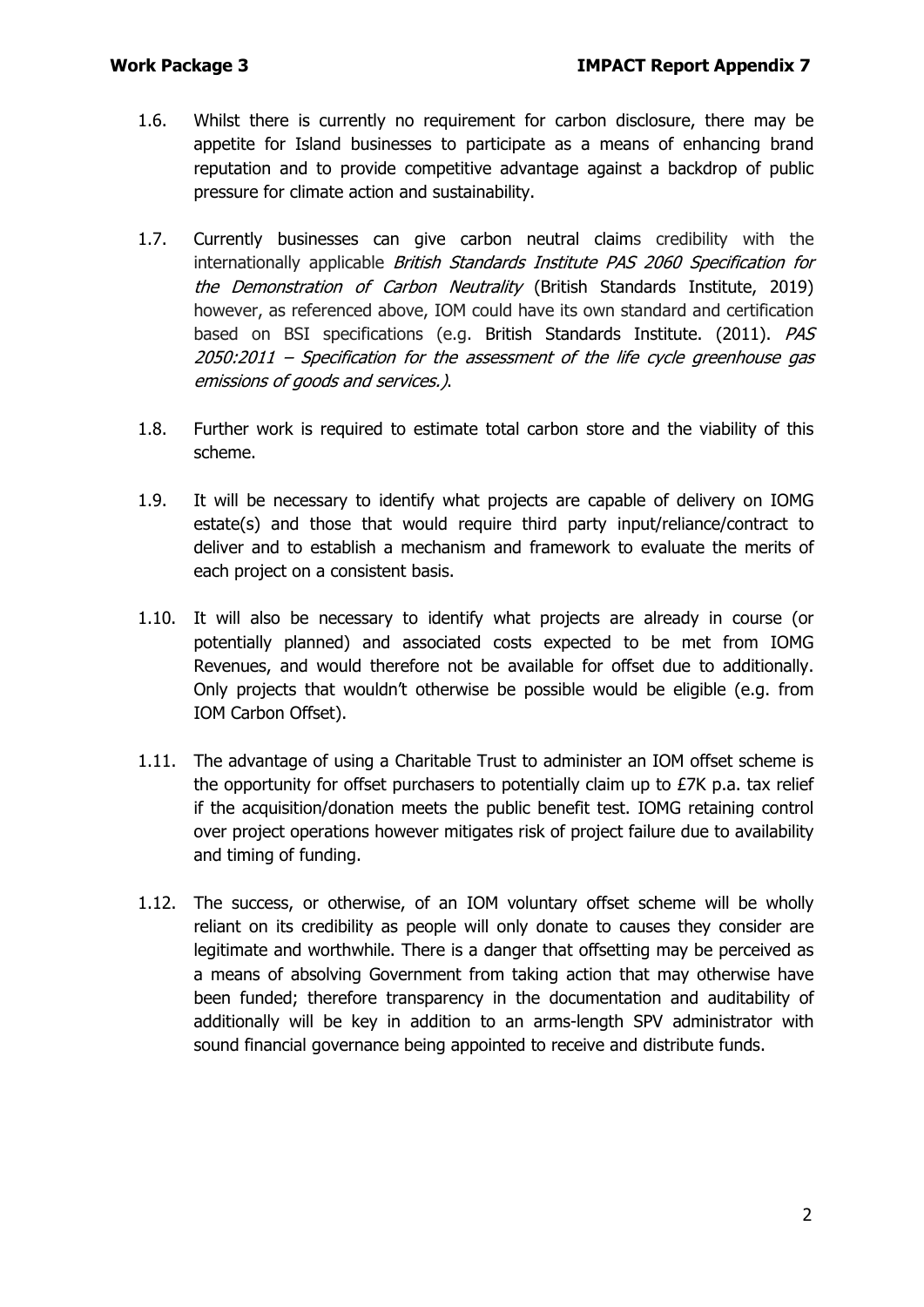## **2. OVERVIEW**

- 2.1. The purpose of this WEFT is to establish mechanisms to encourage philanthropic donations from individuals and Isle of Man (IOM) businesses (including IOM registered companies and on Island operating entities) to fund IOM carbon offset scheme(s).
- 2.2. Considerations, not limited to yet, include:
	- The amount of emissions, and the potential available to be offset in IOM incl. methods and associated costs;
	- the financial governance and mechanisms within Isle of Man Government's ("IOMG") existing Financial Regulations, including anti-money laundering of a carbon offset scheme(s);
	- long term sustainability;
	- flexibility and ease of access;
	- credibility;
	- reputational risk;
	- scheme set up and operation incl. legal entity, operator and scheme selection process, accreditation, digital platform, payment platform, auditability, independence, governance, transparency etc.
- 2.3. The ethics of offset and its potential impact on behaviours are reviewed.

## **3. CARBON OFFSET**

- 3.1 The IOM Climate Action Plan will inform the agenda to, inter alia, produce less waste and use more renewable energy and provide a roadmap for IOM to be carbon neutral by 2050. After reduction has reached its limit, or its comfortable threshold, carbon offsets could account for the residual. Carbon offsets are a form of trade. In purchasing an offset, projects that reduce greenhouse gas ("GHG" or GHG Equivalent "GHGe") emissions are funded. The challenge is to establish an appropriate on Island mechanism and scheme(s) to capture IOM emissions.
- 3.1. A "Carbon Offset" represents one tonne of  $CO<sub>2</sub>$  (or  $CO<sub>2</sub>e$ ) and is generated by a reduction in emissions made by a (voluntary) project designed for that purpose. The offsets are generated by projects with clearly defined objectives e.g. woodland afforestation/reforestation and peatland restoration, however are additional to any reduction in emissions that would ordinarily be achieved from participation in existing and/or mandatory schemes or regulatory compliance.
- 3.2. One of the challenges in this workstream is to identify carbon sequestration projects that, due to e.g. financial constraints or project type, cannot or would not ordinarily be funded (by IOMG) thus requiring voluntary contributions (from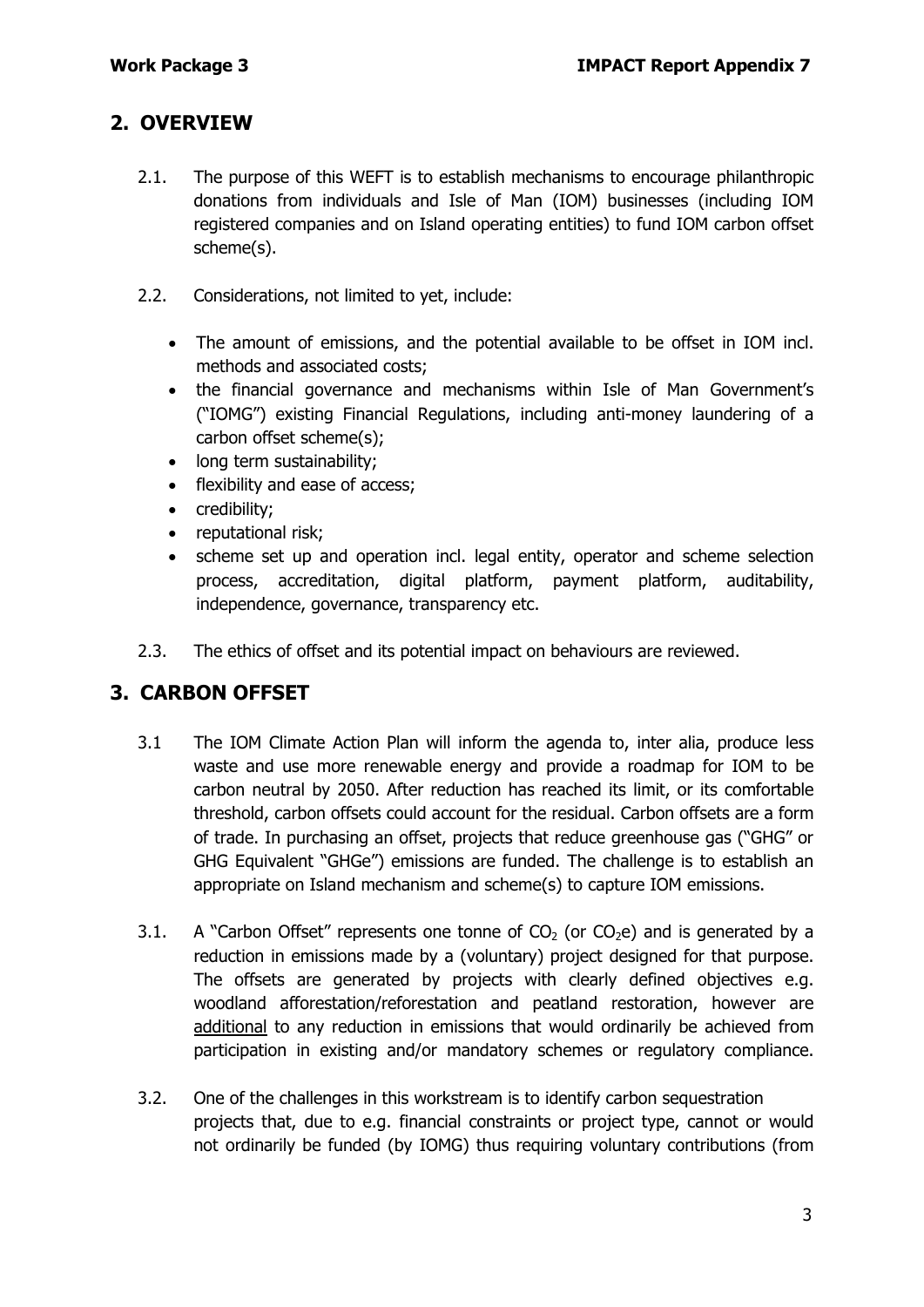third parties - individuals, corporate entities, philanthropic investors etc) to implement.

- 3.3. Typically offsets purchased in developed countries fund projects based in developing countries, thus contributing to a reduction in future emissions recorded in that country (in the short or long term). In this instance however the Climate Change Emergency Transformation Team (CCETT) has been tasked with identifying on-Island projects that will specifically reduce the IOM's recorded emissions and that could be funded by voluntary donations from (say) residents, visitors and businesses wishing to offset their individual carbon footprint, in addition to being of a scale and credibility to be available to purchase in the wider arena (if desired).
- 3.4. Once suitable on-Island projects have been identified, the amount of carbon available for offset calculated, and the project(s) costed, a suitable mechanism (legal entity) will need to be established to operate and monitor the scheme(s). The fundamental legitimacy of the scheme(s) is paramount and transparency, accessibility, ease of operation, and credibility of its operators will be vital.
- 3.5. On average, a person in the UK is estimated to be responsible for approximately 10 tonnes of  $CO<sub>2</sub>e$  (CO<sub>2</sub> Equivalent) (Carbon Calculator, 2019) per year and, with an increase in demand for more transparency, there is a shift towards consumers seeking to buy from companies with strong environmental and social purpose. It could therefore be estimated that it would cost approximately  $E<sub>75</sub>$  per person (i.e. £7.50/tonne (Climate Care, 2019)) to offset annual personal  $CO<sub>2</sub>e$  emissions.
- 3.6. Many of the Island's businesses are (for example) reliant on flights/ferries to and from the island in order to transact with clients in the UK, thus potentially increasing an individual employee's expected/average carbon footprint. It may be possible, e.g. through exploration with Department for Enterprise, to develop momentum for IOM based companies to make voluntary contributions to an IOM offset scheme to account for its staff's per capita carbon footprint, or even to offer the purchase of offset units to staff as part of its ethical employee benefits package.
- 3.7. The purchase of offset units supports projects that reduce or remove emissions from the atmosphere, such as through woodlands management, renewable energy or energy efficiency. Many of these projects also deliver other environmental, social and economic benefits; for example increased biodiversity. Organisations often seek offset projects that provide these benefits to align with their organisational or corporate values.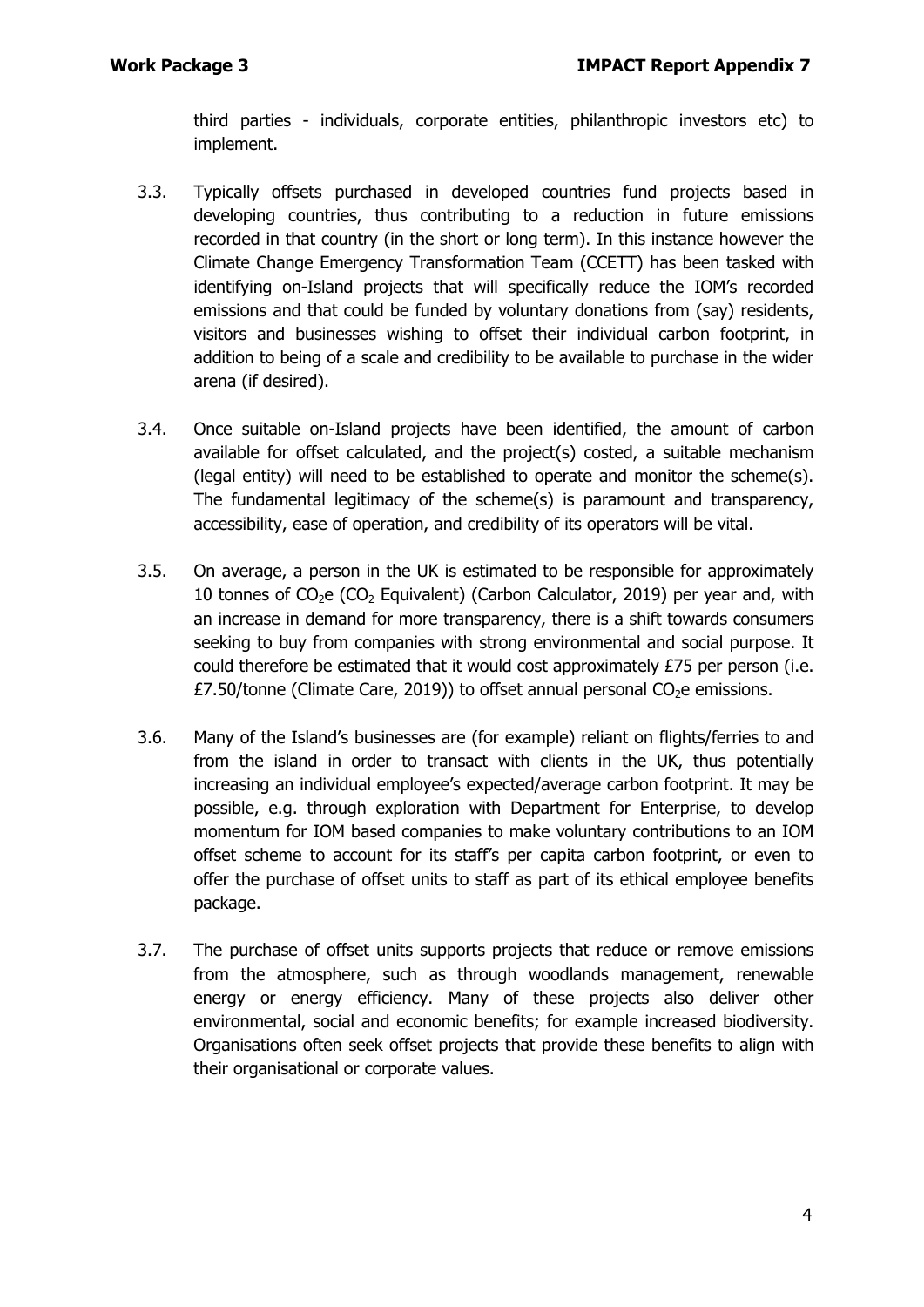## **4. CHALLENGE AND OPPORTUNITY**

#### **Challenges**

4.1. In the absence of legislation and regulation, encouraging spontaneous voluntary donations from individuals, business, philanthropic investors and other third parties and to apply funds to credible IoM carbon offset schemes could be challenging. The offset process can be illustrated in Figure 1.



Figure 1 the offset process, extract from: Aviation Carbon Offset Programmes: IATA Guidelines and Toolkit (International Air Transport Association, 2008)

- 4.2. An individual's differing motivations and attitudes with regard to how monies should be spent on climate action makes estimating demand for an (IOM) carbon offset scheme difficult to calculate e.g. :
	- to invest directly in infrastructure, research and development to fund climate change mitigation, such as efforts to reduce emissions; versus
	- willingness to adapt e.g. make no or limited changes to lifestyle and purchase carbon credits to offset personal carbon footprint.
- 4.3. Offsets are generally promoted using a narrative that it is everyone's moral responsibility to contribute to "net zero" and in direct correlation with one's calculated carbon footprint and therefore not on the basis of what is affordable.
- 4.4. The UK Committee on Climate Change "Net Zero" Report (Committtee on Climate Change, 2019) advocates that an overall reduction in emissions should take precedence over offset however that offset will be required to deal with the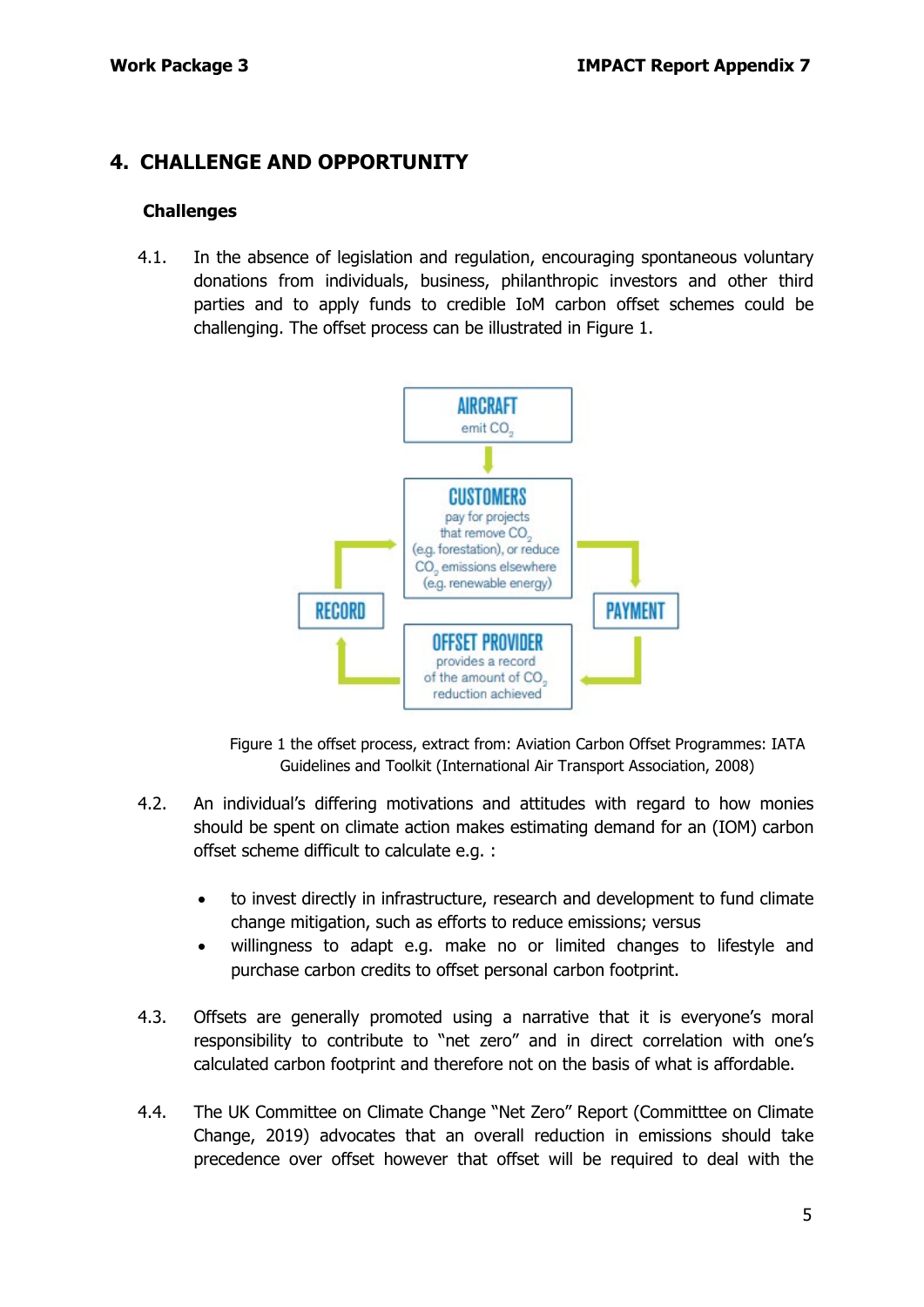remaining emissions. There is therefore a growing market for carbon offset schemes to work hand in hand with ambitious reduction targets, albeit the growth in recent years was primarily driven by corporations for compliance reasons.

- 4.5. Identifying and selecting the type of project(s) to support (and by whom) could cause controversy as each come with their own pros and cons e.g. tree planting is effective but can displace people/animals and create monocultures, and whilst investment in wind and solar programmes are often welcomed at community level, improving the Island's domestic buildings energy efficiency which is could make a more immediate and greater immediate impact on emissions.
- 4.6. As the carbon offset market matures globally so does the choice of offsets available e.g. from trees, travel etc., therefore there will be a high level of competition for any new entrant to overcome; albeit as far as CCETT is aware, there are currently no schemes investing in carbon offset projects on IOM that could lead to a direct reduction in the Island's emissions.
- 4.7. The complexities and anomalies in calculating and pricing carbon offsets can be daunting. In the UK the World Land Trust's online calculator (World Land Trust, 2019) is an example of a relatively simple model. Companies such as Climate Care also help people and organisations offset residual carbon emissions in addition to working with governments and organisations to source, structure, develop and deliver large-scale emission reductions, helping them meet their compliance obligations. [Climate Care's online calculator](https://climatecare.org/calculator/) (Climate Care, 2019) prices carbon offsets of less than 2,000 tonnes at £7.50 per tonne with calculation categories comprising flight, car, energy, event and business.
- 4.8. Over recent years many offset standards have been developed in the voluntary offset market. Standards set the criteria by which projects are chosen and evaluated incl. project type, additionality,  $CO<sub>2</sub>$  leakage and impact on the local community.
- 4.9. Offsets verified by the UN under the Clean Development Mechanism ("CDM") the largest regulatory project-based mechanism - are called UN Certified Emissions Reduction units ("CER") and are Kyoto Protocol compliant and fully traceable; albeit expensive to obtain due to the high transaction costs and requirements of the certification process - usually only large projects are registered (United Nations, 1998). Some controversy surrounds the cost of offsetting with CERs with regard to the amount of money that makes it to actual projects versus that absorbed by verification costs, overheads, and project developers' profits.
- 4.10. CERs facilitate companies buying and selling credits to fulfil their legal and compliance obligations through the UN's Clean Development Mechanism which is notoriously bureaucratic, so this may not be representative of the voluntary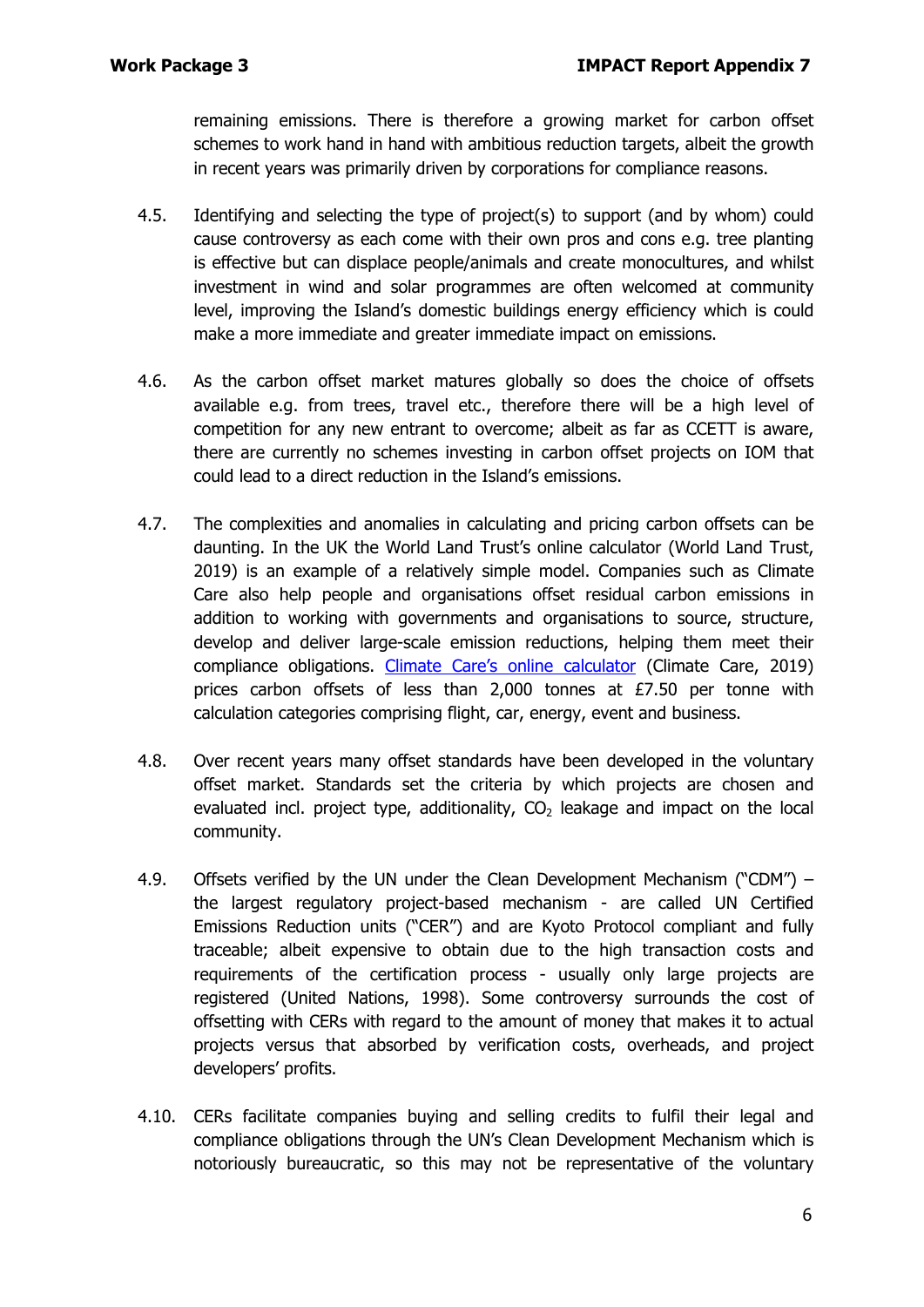market. Nearly all carbon offsetting and is done by for-profit companies, not charities, and all of the carbon counting, trustworthy or not, inevitably comes at a price which dilutes the benefits achieved from contributions.

- 4.11. Those produced under a voluntary standard/certification process are called Verified Emission Reductions ("VER") where there are no unified rules and regulations however they can serve as a test bed for new technologies and methodologies because projects can be implemented with fewer transaction costs than CDM due to the lower administrative burden. The lack of quality control and concern over the quality of VERs led to several voluntary offset standards being developed in order to enhance the credibility of the process.
- 4.12. Buyers of offsets in the voluntary market can choose to purchase CERs or VERs. There exist a large number of offset certifiers globally e.g. Gold Standard ("GS") (for renewable energy and energy efficiency projects) (Gold Standard, 2019), which was developed under the leadership of the WWF (World Wildlife Fund) with a focus on projects that provide lasting social, economic and environmental benefits and can be applied to voluntary offset and to CDM projects; albeit allowing programme developers to collect their own data on how much carbon is being saved without independent monitoring (Anja Kollmuss et al., 2008). Examples of other certifiers (to name a few) include Climate Action Reserve, Plan Vivo System (Plan Vivo, 2019) and Verra (Verra, 2018) with each focussing on different areas such as project design and biodiversity benefits or promotion of sustainable development and improving rural livelihoods etc.
- 4.13. Project quality can only be reliably evaluated though the validation and verifications these standards provide. The verification process involves the periodic monitoring and review of projects in addition to a post project evaluation to ensure the project has met its goals and is fully operational.
- 4.14. In the UK the Woodland Carbon Code, launched in 2011, is a voluntary government-backed standard for woodland creation projects allowing the project developer to quantify and account or  $CO<sub>2</sub>$  sequestered by the project using scientific knowledge provided by Forest Research.
- 4.15. An extract from a report produced by Ecostar Natural Talents on the State of European Markets 2017 – Voluntary Carbon (Ecostar, 2017) states: A third-party validation and verification process ensures that projects are initiated and managed to high quality carbon standards as well as sustainable forest management as set out in the UK Forestry Standard. The UK Forestry Commission has also developed a framework for outlining the wider social and environmental benefits of projects. All projects use the publicly available UK Woodland Carbon Registry, provided by Markit, which shows project documentation as well as tracks the issuance, ownership, transfer and use of carbon credits, known as 'Woodland Carbon Units'. This provides transparency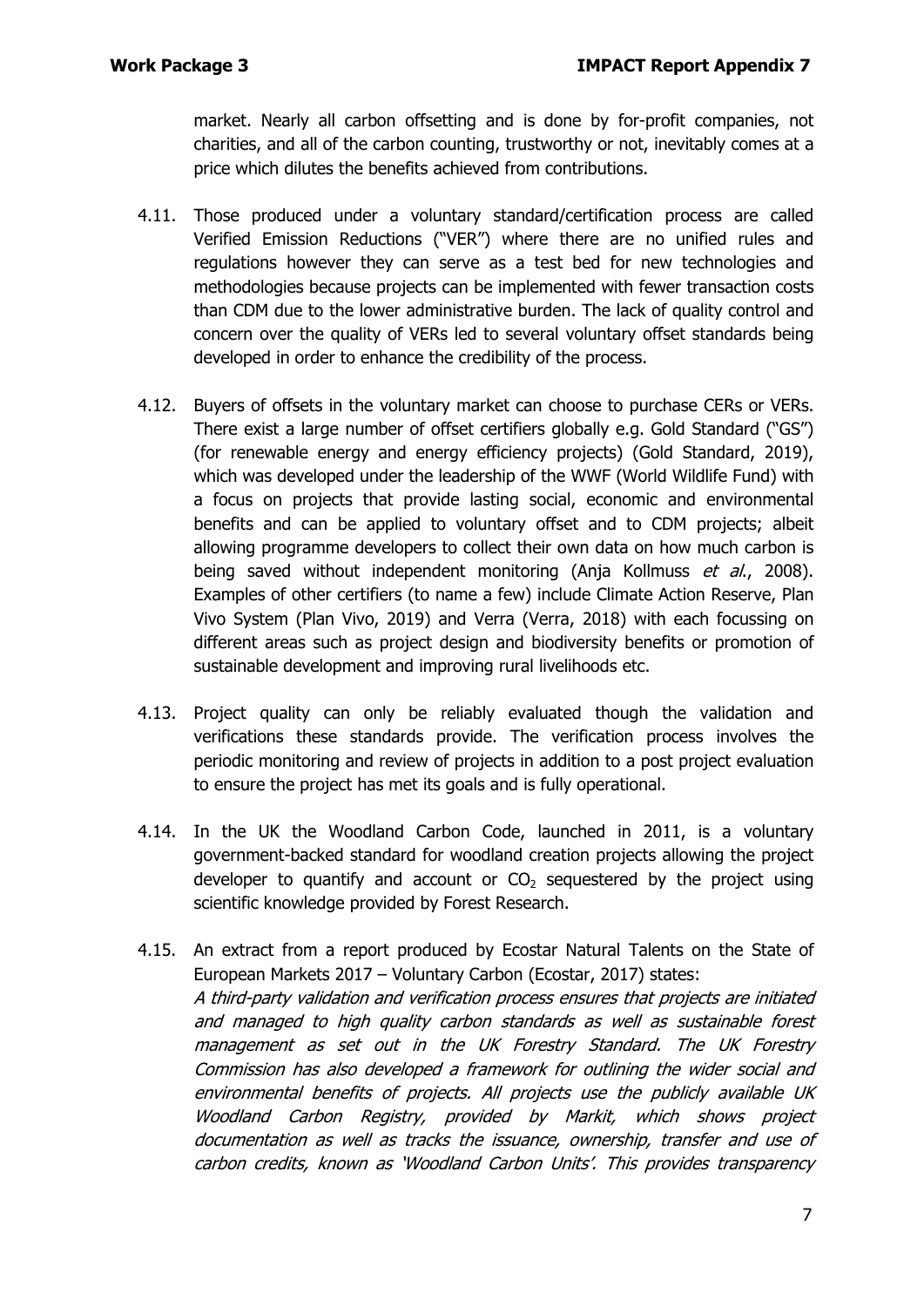and clarity to the market and minimizes the possibility of double-selling. By the end of 2016, 243 projects had registered with the Woodland Carbon Code. Altogether these projects are creating over 16,000 hectares of woodland and over their lifetime are predicted to sequester almost 6 MtCO<sub>2</sub>e.

Of these projects, 138 were validated. Validated projects have created almost 5 thousand hectares of woodland and are predicted to sequester 2.3 MtCO2e over their lifetime. Projects have to be verified after year five and then every decade thereafter, so the first projects are just beginning to go through this process. So far, three of the projects have been verified at year five and now have started converting 'potential' to 'actual' sequestered carbon.

These three projects cover 150 hectares and in five years have sequestered 730 tCO2. The number of verified projects and units will increase steadily. In terms of numbers of players in the market, there are at least 14 project developers who have validated projects and at least 70 different corporate buyers to date.

NOTE: UK Forestry Commission [www.forestry.gov.uk](http://www.forestry.gov.uk/) (Ecostar, 2017) was decommissioned as part of structural changes to the Forestry Commission with data now contained under<https://www.forestryengland.uk/>

4.16. Policies and Laws

The UK Government has set emissions reduction targets through the UK Climate Change Act to bring all net greenhouse gas emissions to net zero by 2050. Across the UK there are also targets for woodland creation.

4.17. Projects meeting the Woodland Carbon Code help to meet both of these targets. The UK government's Environmental Reporting Guidelines set out how companies in the UK should report their gross and net emissions, and states that UKgenerated Woodland Carbon Units can be used to compensate for gross emissions. The British Standards Institute's "PAS 2060: Carbon Neutrality" sets out what companies need to do to claim 'carbon neutral 'status. UK-generated Woodland Carbon Units can be used to compensate for unavoidable emissions in claims of carbon neutrality.

#### **Opportunities**

4.18. Offsets should come from real projects that have actually been implemented or will be implemented but because they are used to compensate for emissions that the buyer produces, it is vital that the project offsets would not have happened otherwise i.e. additional to business as usual. Determining additionality is difficult but essential. Work will be required to review the CCETT WEFT outputs to attempt to quantify and evaluate the opportunities that may exist on the Island for carbon offset, however it is anticipated that there may be an opportunity to generate additional discretionary sources of funding from the establishment on an on-Island offset scheme and to and apply these funds to carbon offset projects which will directly benefit the IoM.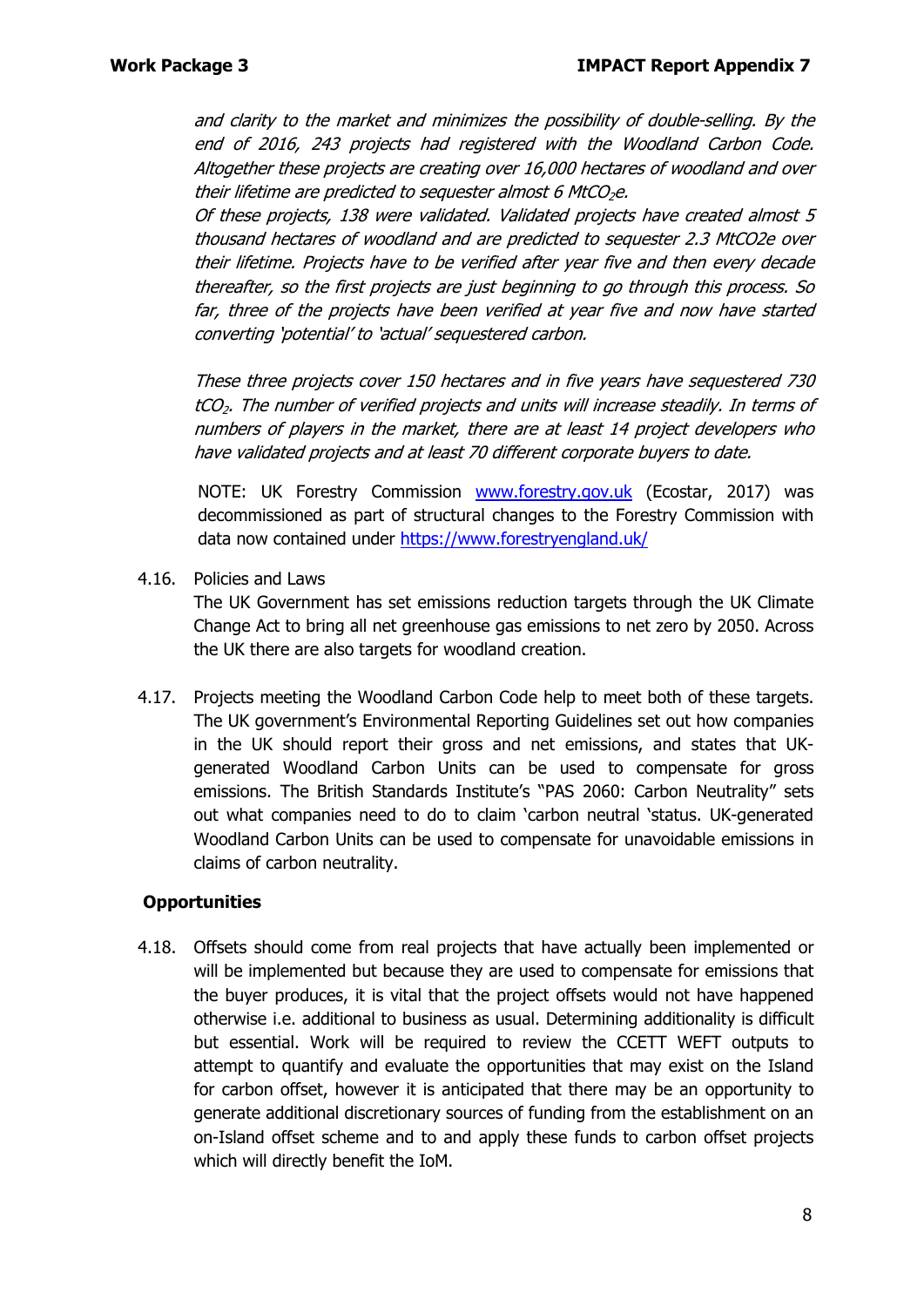- 4.19. There may exist an opportunity to capitalise on the IOM's UNESCO Biosphere status as a special place to live, work and visit as a means of attracting inward investment for IOM offset projects that support the biosphere, this should therefore be explored further.
- 4.20. Furthermore it may be possible, if there is a market appetite, to establish e.g. a "The International Stock Exchange (TISE) Biosphere Fund" (similar to Guernsey's TISE Green) (The International Stock Exchange, 2019) to enable those seeking to invest in environmentally beneficial initiatives to highlight their green credentials and access investments that have been verified as meeting globally recognised standards in carbon offsetting – with benefits of investing in an IOM fund potentially providing a direct route to offset credits.
- 4.21. CCETT contacted TISE to explore if there may be appetite for an IOM fund linked to carbon on-Island offset and awaiting a response. It is worth noting however Guernsey Fund Managers are subject to income tax at 0%. Guernsey does not levy any form of VAT, and so management fees charged or transaction/deal costs incurred by a Guernsey Manager do not suffer any VAT leakage.
- 4.22. Further consideration of indirect taxation on fund management services provided by IOM VAT Registered companies is required when considering a potential IOM Biosphere Fund however, in general:
	- the management of some collective investment schemes are liable to VAT; those liable to VAT are defined in the VAT Act (1996) (IOM Act). However any Fund Management ("FM") activity that corresponds with the specific exemptions noted in the VAT Act (for finance activities) would not be subject to VAT;
	- where VAT is liable it would be charged at 20% (Standard Rate) and the company would be able to recover the input tax in these cases – so effectively able to reclaim it through the normal VAT return process by offsetting it against any output VAT incurred;
	- FM services supplied to non-IOM Funds belonging overseas i.e. outside the UK or IOM, fall outside of scope of UK and IOM VAT, with full rights to related input tax recovery; and
	- any FM activity that meets the exempt criteria would mean that VAT wouldn't be charged and also that the right to recover input tax would be waived.
- 4.23. In any event, there exists an opportunity for IOMG to lead by example in demonstrating a commitment to (say) offset all IOMG official and ministerial travel and/or emissions from Government owned assets, thereby encouraging local registered businesses to follow suit.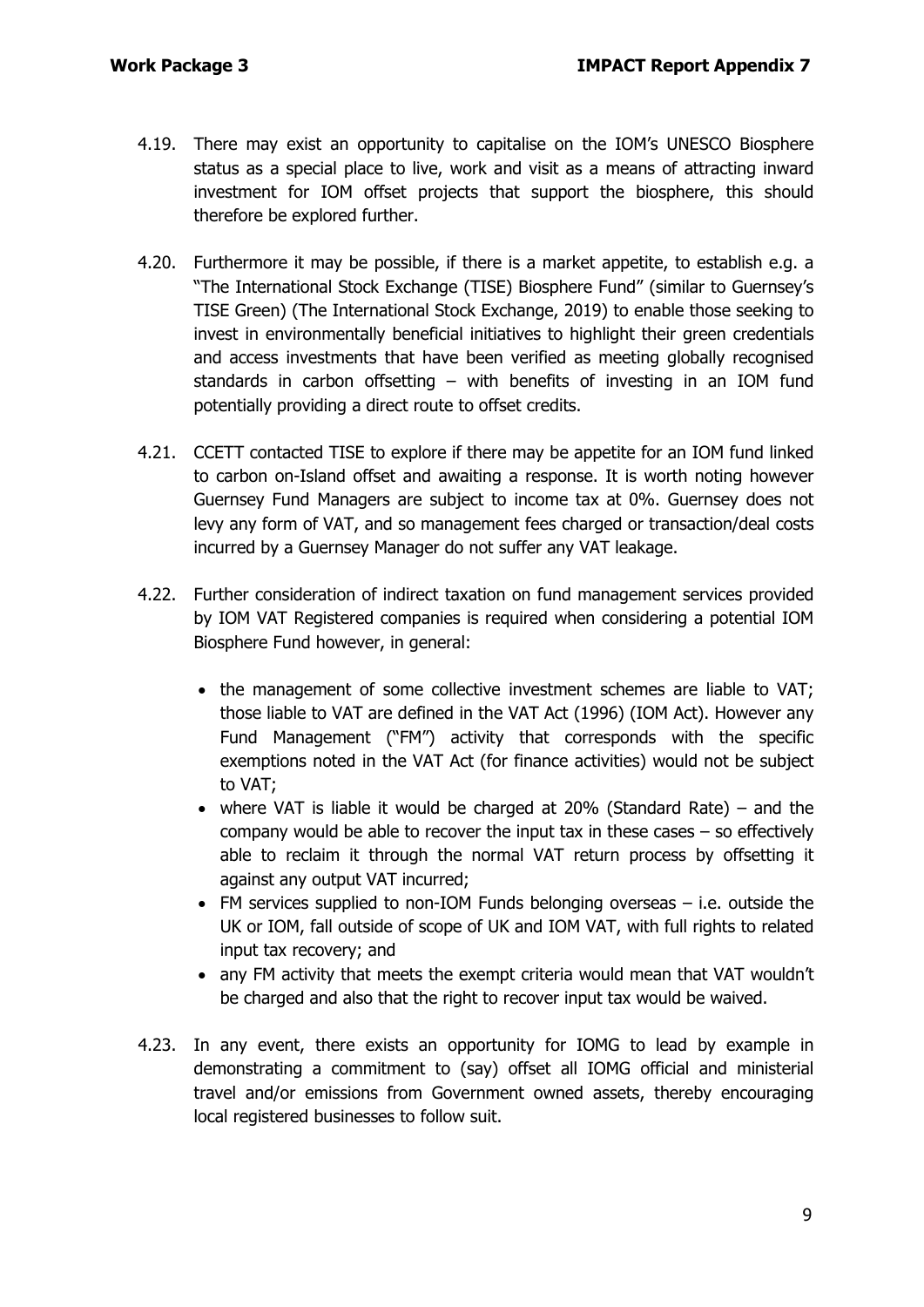4.24. The voluntarily disclosure of IOM business' carbon emissions and an opportunity for business certification (to IOM Standard, with IOM offset if required) to demonstrate carbon neutrality could be attractive to business to meet Corporate Social Responsibility objectives (Figure 2).



Figure 2 Corporate social responsibility diagram

## **5. ACTION**

#### **Identify Carbon Sequestration Project(s) suitable for IOM Offset Schemes**

- 5.1. In 2009, UK Government who took the decision to endorse only compliance carbon offsets for use in the UK voluntary market, therefore attempting to regulate the voluntary offset market. (in 2008 Department Environment, Food and Rural Affairs (DEFRA) issued a Draft Code of Practice for Carbon Offset Providers) (DEFRA, 2008). There currently exists only two UK voluntary carbon standards:
	- 1. The Woodland Carbon Code ("WCC") (GOV.UK, 2018) is the UK Government led voluntary gold standard for woodland creation/carbon sequestration projects, providing reassurance about the carbon savings that woodland projects may realistically achieve; and
	- 2. The Peatland Code is a voluntary certification standard for UK peatland project (IUCN, 2017)
- 5.2. As the IOM CO<sub>2</sub> emissions are included within the UK's recorded emissions total, there are strict guidelines as to what offsets can be included in reported emissions.
- 5.3. Potential opportunities for IOM carbon sequestration could comprise of:
	- Blue Carbon
	- Afforestation and Reforestation;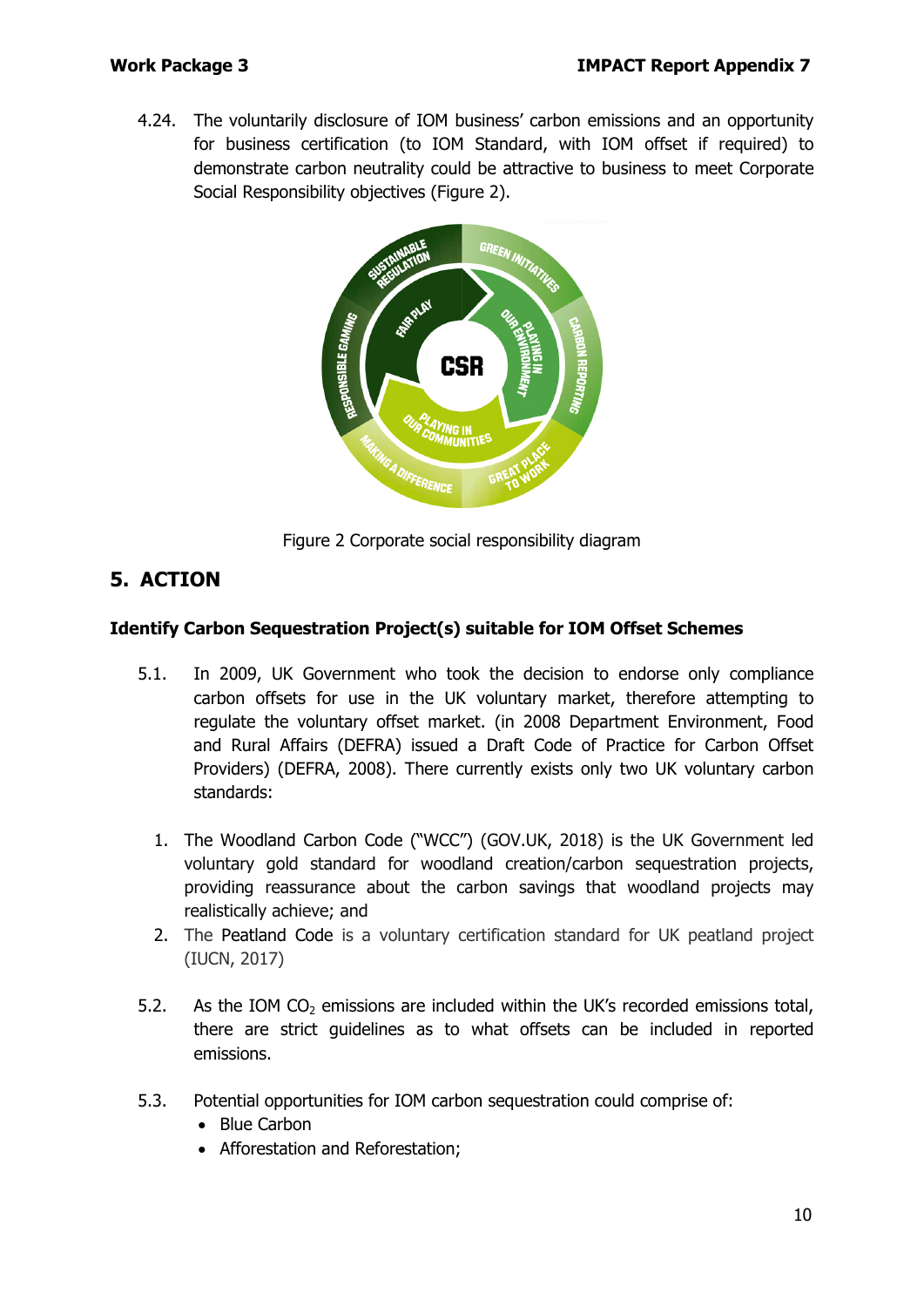- Peatland Restoration; and
- Soil Carbon Capture.
- 5.4. These projects may be relatively quick to establish however their potential impact is longer term i.e. the length of time it takes before sequestration from that source is effective.
- 5.5. If it were possible to utilise offset funding for projects such as offering a new and/or free Energy Advice Service(s), which may lead to residential and commercial property energy efficiency improvements being identified and carried out, this could have a more immediate impact in directly reducing IOM  $CO<sub>2</sub>$ emissions.

#### **Potential carbon offset projects**

- 5.6. At this stage it is however premature to quantify the potential market for IOM carbon offset. Additional work will be required to (a) review all CCETT WEFT outputs to attempt to quantify and evaluate the opportunities that may exist on the Island for carbon offset projects; then (b) to explore whether there exists a route to accreditation for any of the projects identified (with the aid of external consultants specialising in the field of carbon offset accreditation).
- 5.7. Blue Carbon (Work package 18) Studies suggest that blue carbon sediments are 2-5 times more efficient in the sequestration of carbon that terrestrial forests (Murray et al., 2011; CEAB, 2019). As such, the restoration and conservation of blue carbon ecosystems could be used to offset terrestrial emissions, and may be more cost effective that terrestrial ecosystems due to their efficiency at storing carbon (CEAB, 2019).

Case Study: Seagrass Restoration in Cardigan Bay:

Seagrass absorbs carbon 35 times faster than a terrestrial rainforest; it also absorbs pollution, protects coastlines and acts as important nursery grounds for many species, including commercially important fish such as cod and plaice. We have lost 92% of seagrass in the UK in the last century. Swansea University have partnered with Sky Ocean Rescue, launching the largest ever sea grass restoration project in the UK. This project has so far been successful and is leading the way for mass seagrass restoration projects in the future across the UK. The cost of this project has not yet been established as we are awaiting correspondence with the project lead.

5.8. Seaweed aquaculture also has the potential to provide a form of offsetting in the oceans (Froehlich et al., 2019); due to seaweeds high uptake of carbon and fast growth rates. The practise could offer additional benefits to coastlines that are affected by eutrophic, hypoxic and/or acidic conditions, whilst increasing biodiversity and coastal protection (Froehlich et al., 2019).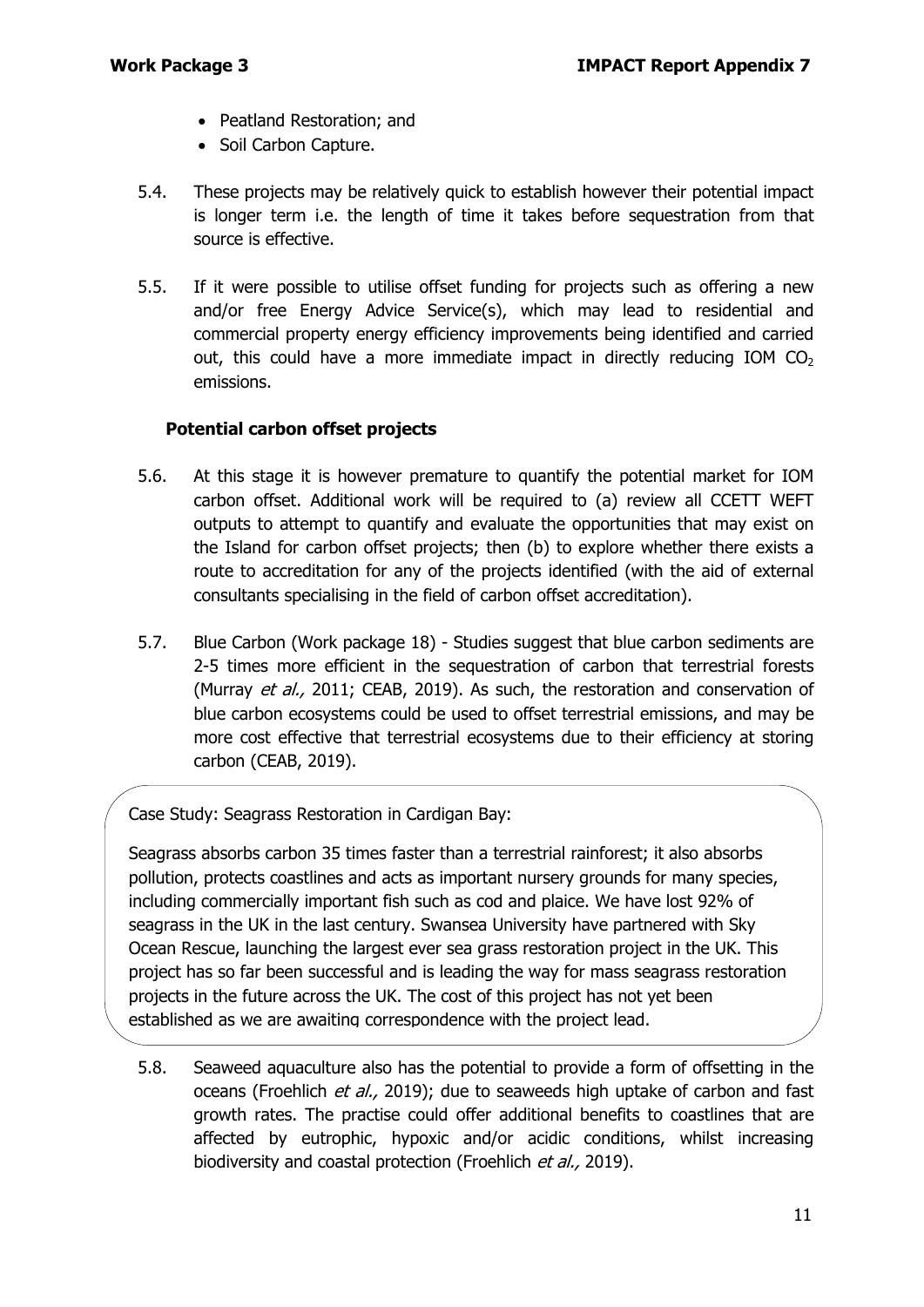- 5.9. Afforestation and Reforestation (Work package 5 "Tree Planting and Habitat Connectivity") Whilst many people associate carbon offsetting with planting trees, this is now relatively uncommon due to criticism over the permanence of carbon storage as they absorb carbon slowly until they reach maximum size and take up a lot of space therefore projects that seek to enhance and protect existing forests have grown in popularity (known as "REDD" – Reducing Emissions from Deforestation and forest Degradation).
- 5.10. Peatland Restoration (Work package 4) There may not be a requirement to undertake extensive restoration, rather conservation of IOM peatlands that are in reasonably good condition. With both tree planting and peatland work however there will be a requirement to conduct an impact assessment on reliance on third parties (e.g. leaseholders) before ring-fencing for carbon offset projects.
- 5.11. Soil Carbon (Work package 16) In addition to usual considerations for carbon offset projects (i.e. accreditation criteria, suitability and funding etc), impact assessments will be required to determine reliance on third parties (e.g. leaseholders) and preferably avoided for IOMG carbon offset projects.

#### **Quantify IOM Co<sub>2</sub> and/or GHG<sub>e</sub> Emissions and Potential Offset**

- 5.12. Recorded and reported IOM  $CO<sub>2</sub>$  emissions equate to approximately 0.8 Mt per annum.
- 5.13.  $CO<sub>2</sub>$  sequestration potential in IOM via each of the above habitat restoration and conservation projects identified for offset shall require careful calculation. In addition to the above (which are carbon sequestration projects), offset funds could be used to (say) fund direct Energy Saving initiatives which could directly and more immediately reduce IOM emissions.
- 5.14. The criteria for good offsets (i.e. formally accredited and in addition to business as usual) includes:
	- Accurate estimates of baseline emissions if the offset project was not implemented;
	- expert and accurate quantification of emissions reductions/carbon sequestered with an established process and programme for ongoing monitoring;
	- independent verification (by an independent third party verifier) to approved regulations to recognised methodologies;
	- clear and uncontested title to offset credits i.e. government recognition of ownership rights (to avoid double counting) and recorded in an offset registry (similar to a register of shares/approved tracking system);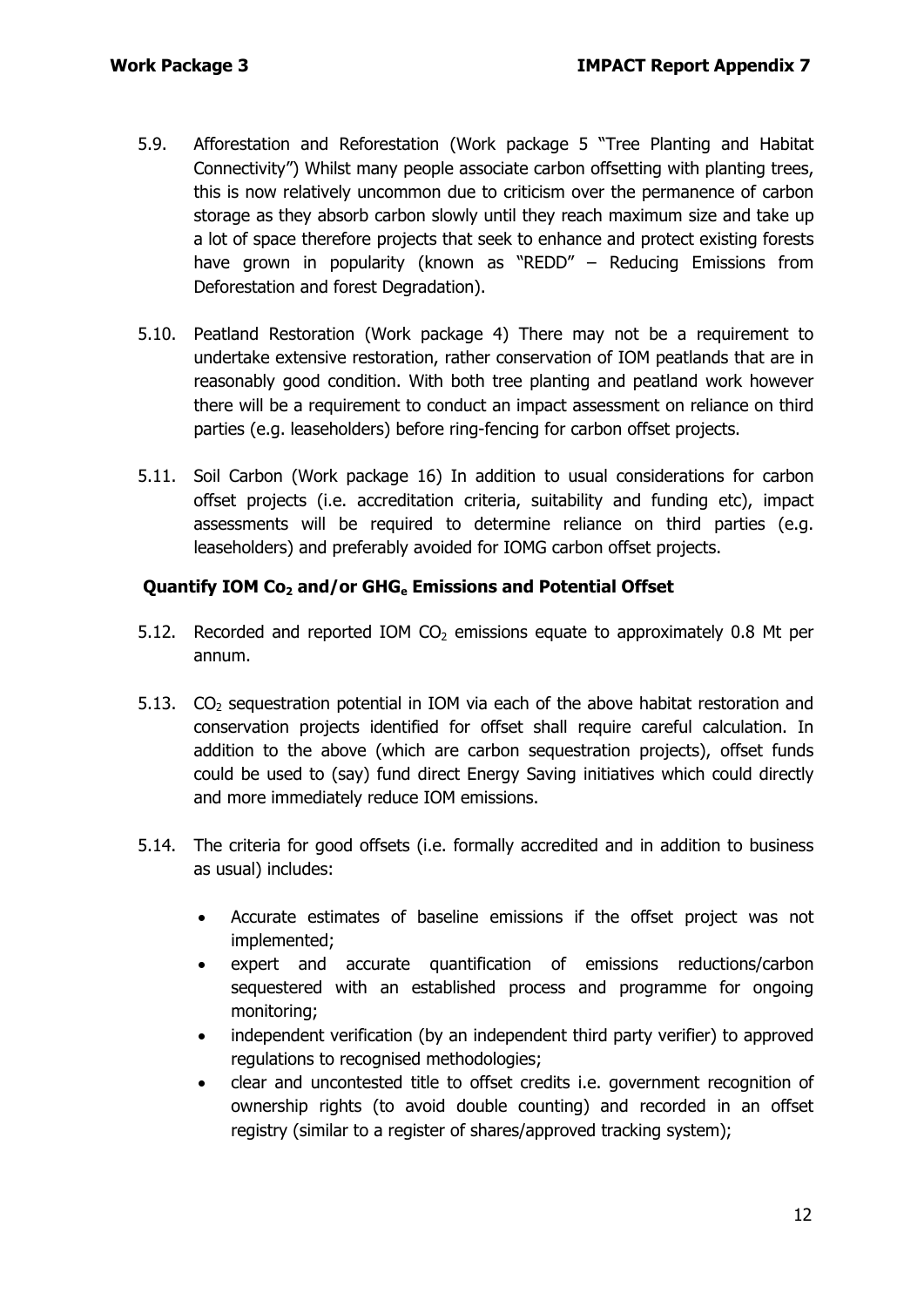- address the risk of non-permanence e.g. carbon release through illegal forest fire or pests etc; and
- provide environmental or health co-benefits wherever possible.

#### **Estimate Scheme and Project(s) Cost**

- 5.15. Operating costs and administration fees of operating a scheme(s) varies greatly depending on the type and operational size of the legal entity. If the scheme is operated by an IOM Registered Charity (see below) donors could be eligible to avail of tax relief of up to £7K per annum if projects met the public benefit test. Charitable donations which are not made under a deed of covenant and which are made to a registered charity, may be allowable as a deduction from total income. Relief is only given for donations in excess of £100 per charity. Donations below this amount cannot be claimed.
- 5.16. As potential carbon sequestration projects have yet to be identified and quantified, estimated project costs are currently unknown.

#### **Identify and Establish Mechanism(s) for Offset**

- 5.17. IOMG would be required to lead the tendering process to appoint an existing entity, or seek to establish an easy mechanism(s) i.e. a new legal entity for (i) receiving monetary donations; (ii) distributing funds received; and (iii) [if appropriate] recording and monitoring carbon offset achieved by projects.
- 5.18. It may be possible to use an existing entity to administer an IOM offset scheme e.g. Manx National Heritage ("MNH") - Biodiversity Fund<sup>[1](#page-12-0)</sup> (if suitable). Or with the assistance of IOMG Attorney General's Chambers, Treasury could promote the establishment of a new environmental charity specifically to fund projects which address climate change and which could be funded by the Treasury, by other corporate bodies, by other charities and by the public directly.
- 5.19. This study explored, by way of example, whether or not Manx Lottery Trust ("MLT") could potentially administer an offset scheme however were advised by Chambers this would not be feasible due to its "Source of Funds" as MLT was primarily established to receive a share of the duty received by Treasury in

<span id="page-12-0"></span> $1$  The Biodiversity Fund is a dedicated fund under the stewardship of the Trustees of the Manx Museum and National Trust. The Fund was set up in 2013 to support the objectives of the Island's biodiversity strategy. It was created to generate funds to not only manage, protect and conserve aspects of the Island's natural and marine heritage and wildlife in Manx National Heritage's care, but also to support the wider biodiversity sector and rural community through partnerships, advice, joint workings and sharing of expertise. The main criteria for the use of this Fund will be 'significant long-lasting benefit' to Manx Biodiversity, starting with highest priority species and habitats. Manx National Heritage's biodiversity programme includes tracking and monitoring the population of domestic and migratory birds through the Bird Observatory on the Calf of Man and working with volunteer groups at Manx National Heritage sites and in key habitats such as the Curragh. Practical projects this year have included a continuing programme of monitoring for the presence of longtails (brown rats) on the Calf of Man to protect nesting Manx Shearwaters and other breeding seabirds.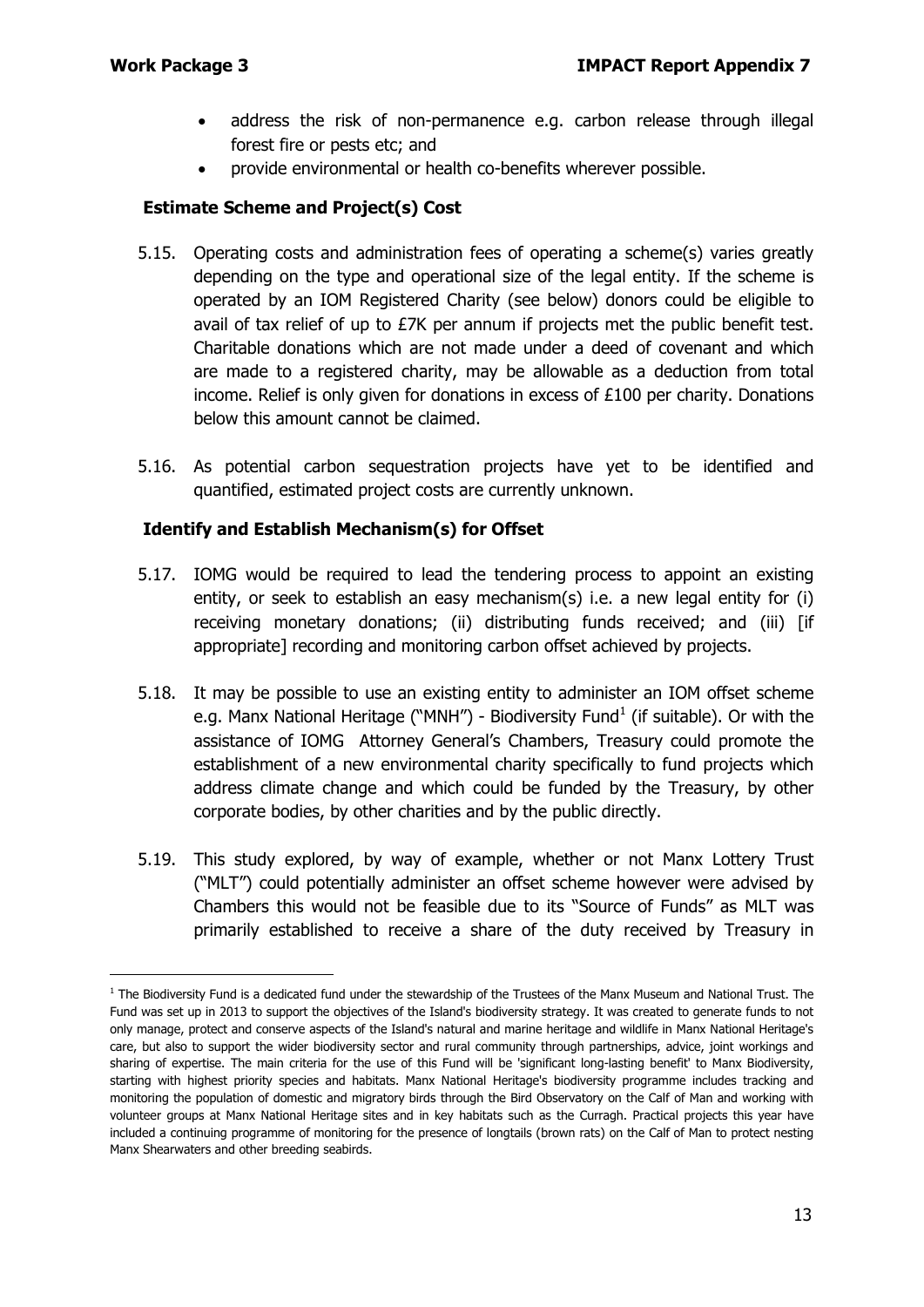relation to the UK Lottery was not intended to be funded by the public or by corporate bodies.

- 5.20. The entity could be a private charity with no direct link to the Treasury beyond being a potential recipient of Treasury grants (if applicable/necessary). As regulator, Chambers could assist in the provision of model Memorandum and Articles of Association and other constitutional documents.
- 5.21. A formal tendering process in accordance with IOMG Financial Regulations would be required to source and select an operator for an IOM accredited carbon offset scheme (IOMG, 2019). Consideration would include e.g. type of legal entity, operator credentials, project selection process, accreditation, digital platform, payment platform, auditability, independence, governance, transparency etc.
- 5.22. Due to the potential nature and location (on IOMG estate) of Island carbon offset projects, it is likely that the responsibility for recording and monitoring offsets achieved would fall within Department Environment, Food and Agriculture (in conjunction with the a third-party verifier).
- 5.23. The Mayor of London set an ambition for London to become a zero carbon city by 2050 and determined that all major development in London should comply with the Mayor's London Plan which, over time, has set increasingly stringent carbon reduction targets – exemplified by the target of zero carbon homes that came into force in October 2016 and expected to extend to non-domestic buildings this year. The aim of the zero carbon standard is to achieve significant carbon reductions on site, only then should offsetting be considered. Local Planning Authorities ("LPS"s) are however required to set up carbon offset funds to collect carbon offset payments from developers to meet any carbon shortfall from development.
- 5.24. The forecasts provided by Greater London Authorities' (GLA) planning data, using  $£60/tonne CO<sub>2</sub>$  (the nationally recognised non-traded price of carbon and recommended to increase further under the new draft London Plan), indicate offset funds could amount to approximately £30-40M annually. Importantly however, and potentially relevant to IOM, a guidance document was produced for LPAs including how to set up funds and collect payment, types of offset projects, assessing a project's eligibility etc.
- 5.25. In the Carbon Offset Funds Guide, LPAs are advised not to set up new processes for administration and offset of funds where internal processes (e.g. section 106 of the Town and Country Planning Act 1990) already exist. Furthermore that if additional monies are required to meet staff costs and manage identified offset projects, or even set up funds, a maximum of 10% should be allocated to this purpose (Greater London Authority, 2018).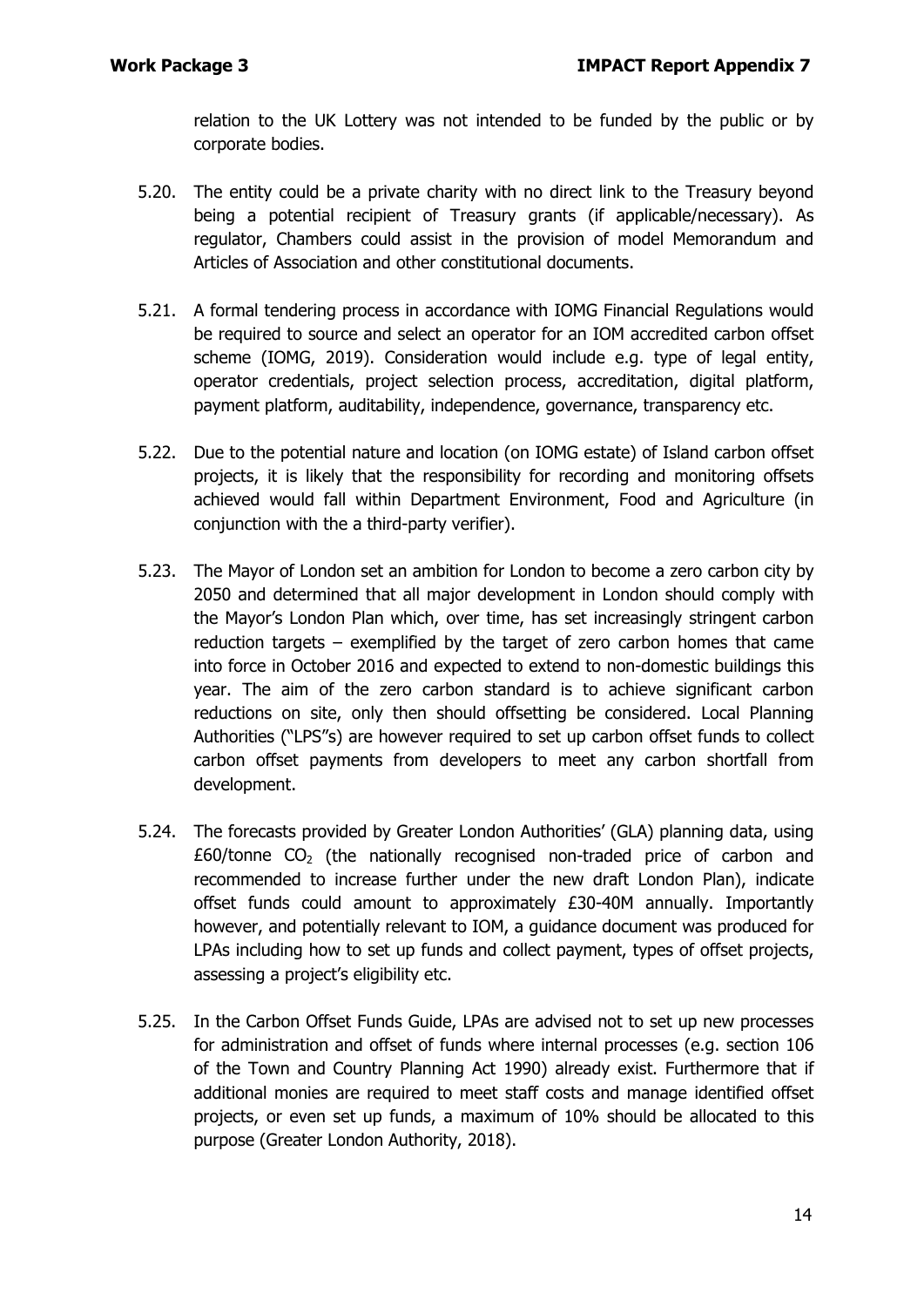- 5.26. The main priority of GLA offset project types is to reduce energy demand in existing buildings, including through energy efficiency measures and improving monitoring and operation. Given the issues (reported herein) with energy inefficient housing stock on IOM being a lead contributor to the Island's net emissions, adopting a similar approach to that set out by GLA could merit serious consideration.
- 5.27. The equivalent to UK section 106 Planning Obligations (a mechanism which make a development proposal acceptable in planning terms that would not otherwise be acceptable) is s.13. [Section 13 of the Town and Country Planning Act 1999](https://www.gov.im/media/1363431/s-13-operational-policy-final-version.pdf) allows DEFA to enter into legal agreements in relation to planning matters and are focused on site specific mitigation of the impact of development. Such agreements are often referred to as 'developer contributions' (DEFA, 2018). The parameters of the IOM Strategic Plan in relation does not cover carbon offset therefore a WEFT titled "Develop concept of net zero housing estates/developments (land and sea) - where developments balance carbon cost with tree planting etc." recommends carbon offset be delivered through IOM planning policy.

## **6. RISKS, IMPACTS AND MITIGATIONS Risks and Impacts**

- 6.1. The potential diminution in discretionary donations made to "traditional" charities leading to service loss and/or a need for Government intervention.
- 6.2. IoM project(s) failing to deliver the  $CO<sub>2</sub>$  emission reductions envisaged (such as from leakage in agricultural carbon sequestration) and the resultant reputational risk e.g. public loss of credibility in the process.
- 6.3. Financial and operational risks associated with monetary transactions and on a digital platform incl. fraud, identity theft, malware/adware etc.

#### **Mitigations**

6.4. An individual's purchase of carbon offsets is predominately driven by moral attitudes towards climate action rather than by affordability or obligation (unlike a company's CSR or ESG policy). If "traditional" charities can demonstrate that their work is helping the environment it is likely that donors may forgo a formal carbon offset certificate in order to continue to support a charity that provides local social economic benefits such as "men in sheds" repairing and recycling appliances, or mental well-being support for sufferers of eco-anxiety. Inherent uncertainty surrounding the "green" credentials of carbon offset projects and accreditation could also limit the attractiveness of carbon offset when compared to (say) a long established charity that is dealing with the effects of climate change (e.g. Red Cross helping victims of floods and hurricanes).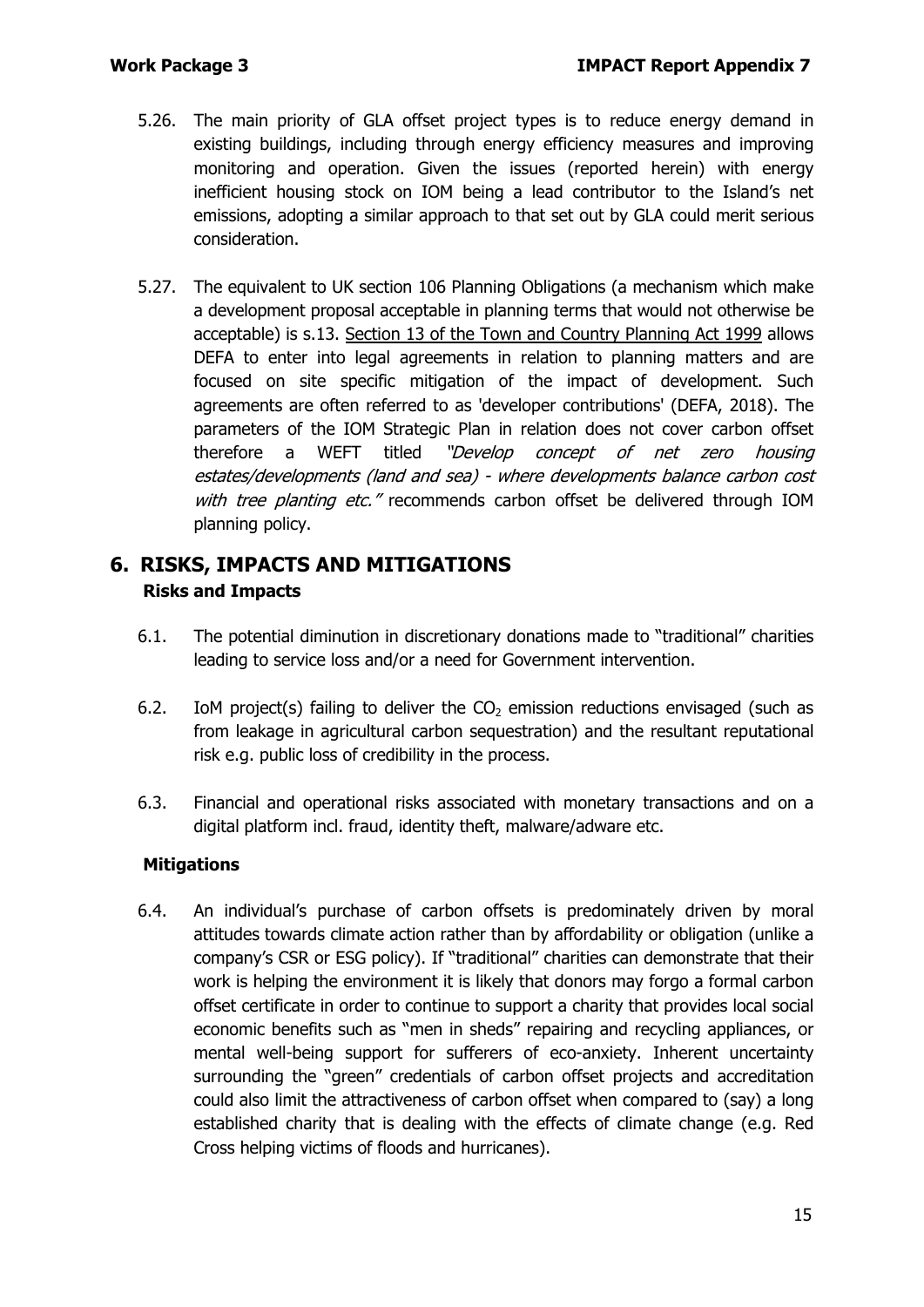- 6.5. Given the issue of permanence surrounding carbon offset, the reputational risk regarding an IOM project failing to deliver  $CO<sub>2</sub>$  emission reductions, could be mitigated by electing to establish projects that were directly managed, controlled and monitored by IOMG e.g. using IOMG ring-fenced land rather than placing reliance on other parties to deliver the offset.
- 6.6. The financial and operational risks could be addressed, although not eliminated, by ensuring there is a robust tendering processes with criteria that includes assessment of financial and operational management practices, and that there is a process in place for the entity selected to undergo regular, formal independent audit and review of its operations and compliance with regulations etc.
- 6.7. From 2021 until 2026, airlines that fly internationally and between states that volunteer to participate in first phase testing will offset any extra emissions under a UN Agreement "Carbon Offsetting and Reduction Scheme for International Aviation" ("CORSIA") (agreed in 2018 in Montreal, Canada). Carriers will no longer be reliant on individuals to offset; thus reducing demand for smaller voluntary schemes and an increase in fully accredited corporate projects. CORSIA's obligations started in January 2019, requiring all carriers to report  $CO<sub>2</sub>$ emissions annually. It is forecast that whilst fuel efficiency is the day to day priority, CORSIA will mitigate approximately 2.5Bn tonnes of  $CO<sub>2</sub>$  and generate over \$40Bn in climate change finance between 2021 and 2035, with all international flights to be subject to offsetting requirements by 2027. There may therefore be merit in exploring whether IOM may have a role to play in this (e.g. common purse arrangement similar to VAT).

## **7. COST(S) AND ANTICIPATED RETURN(S)**

- 7.1. A large number of carbon offset schemes are operated by Non Profits however the (up to c.20%) running costs are deducted from donations received. Models for both individual carbon offset pricing (e.g. £7.50/tonne) and potentially a new development charge (e.g. £95/tonne) could be introduced for either an IOM charity or the IOMG directly to offer online for to calculate carbon footprints and collect monies for IOM carbon offset projects.
- 7.2. It is anticipated that e.g. local established charities (such as Manx National Heritage - Biodiversity Fund) may be able to administer simple carbon offset schemes for less than 10% (i.e. with costs expected to be lower than GLA/LPA operated funds) however expected costs could be modelled and considered within the invitation to tender. For example MLT administers grants received from Big Lotto for a 5% Administration Charge (albeit monies are limited to one source).
- 7.3. Similar to GLA Carbon Offset Funds, the West of England (WoE) Joint Spatial Plan includes an aspiration for new developments to be built to a zero carbon standard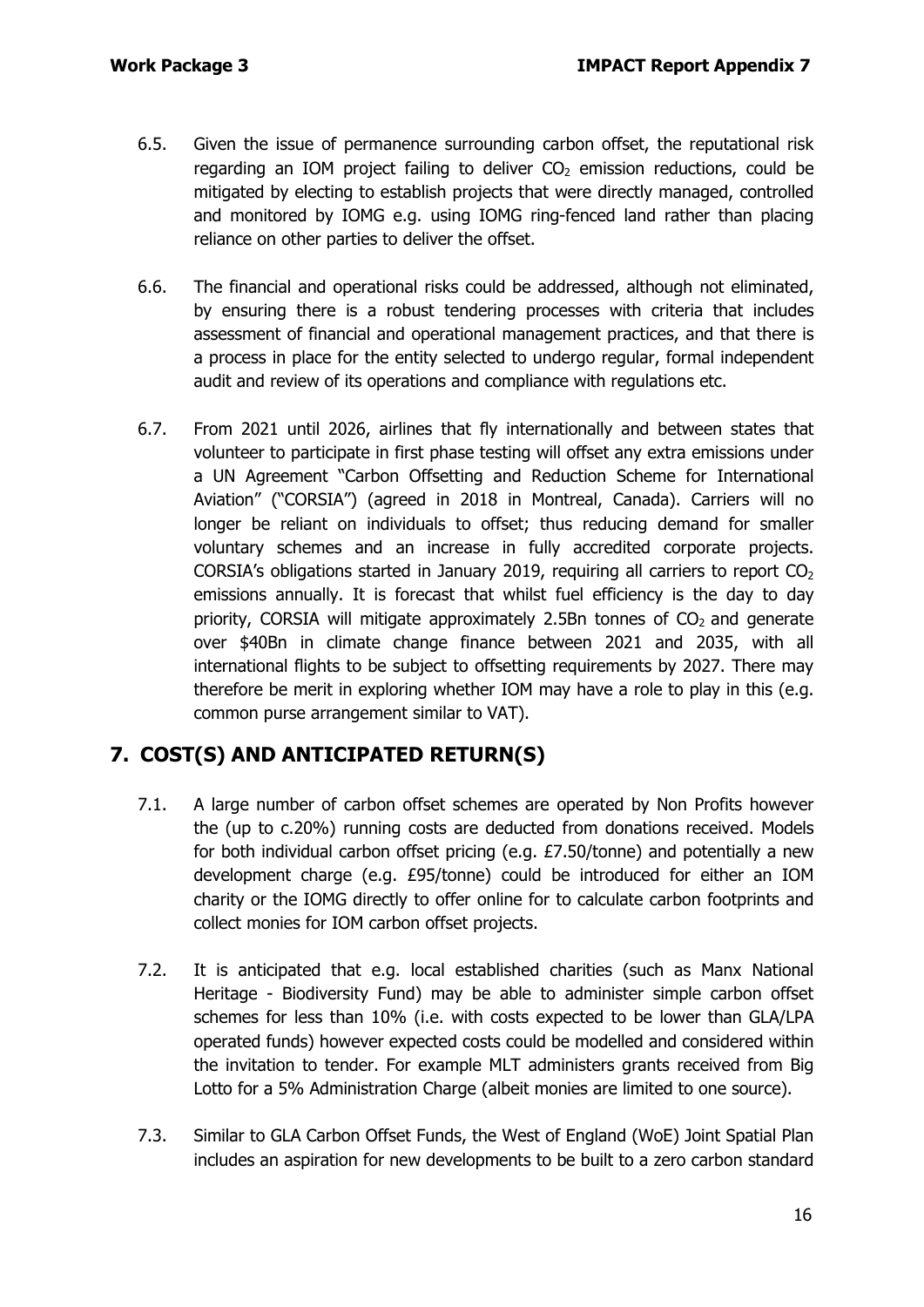with funds to be set up and used for e.g. gas and air source heat pumps – although this is recognised as the most difficult to implement in terms of scale of activity. The WoE Study into carbon offsetting (Centre for Sustainable Energy, 2019) suggested that outsourcing the day to day administration of funds, with a provider reporting directly to a panel to representatives from each of its Authorities, may be considered if a large number of applications were received for energy retrofitting or community energy projects and that a carbon offset scheme is initially piloted in these areas (with other areas requiring further investigation to determine whether or not they could offer workable carbon offset projects).

7.4. The UK model for carbon offset assumes that over the next 30 years the electricity grid will become de-carbonised and that carbon offset schemes will no longer be required however in the interim offsetting can fund retrofitting programmes in hard-to-treat existing buildings or those occupied by the fuel poor.

## **8. CO-BENEFITS AND RELATIONSHIPS**

- 8.1. International Carbon Reduction and Offset Alliance and Imperial College conducted a [research study](https://www.icroa.org/resources/Documents/ICRO2895%20ICROA%20online%20pdf_G.pdf) (in 2014) into the socio-economic impacts of the voluntary carbon market on businesses. The study had two objectives, to:
	- Identify the motivations of businesses participating in voluntary carbon offsetting and to categorise the benefits they receive; and
	- quantify the social, economic and environmental benefits delivered by voluntary carbon offset projects that are in addition to the carbon reductions they achieve ("co-benefits").
- 8.2. The majority of the 72 businesses surveyed operated in Europe, Australia and North America, in line with the then voluntary carbon market, and covered a variety of sectors however all participants also had comprehensive internal carbon management strategies and many had in-house sustainability or environmental departments. The projects reviewed were located in Africa, Asia, Latin America and North America and ranged from afforestation/reforestation to clean gas stoves.
- 8.3. The results illustrated that 1 tonne of  $CO<sub>2</sub>$  (equiv. to c.£7.50/tonne if using Climate Care's offset calculator or £60/tonne under s.106 developer contributions) delivered benefits of est. \$664 in economic, fuel saving and environmental cobenefits. Carbon price however remained the lead decision-making criteria for businesses.
- 8.4. If IOMG sought to devise an IOM based carbon offset scheme linked to housing development it could enable innovative carbon savings projects to go ahead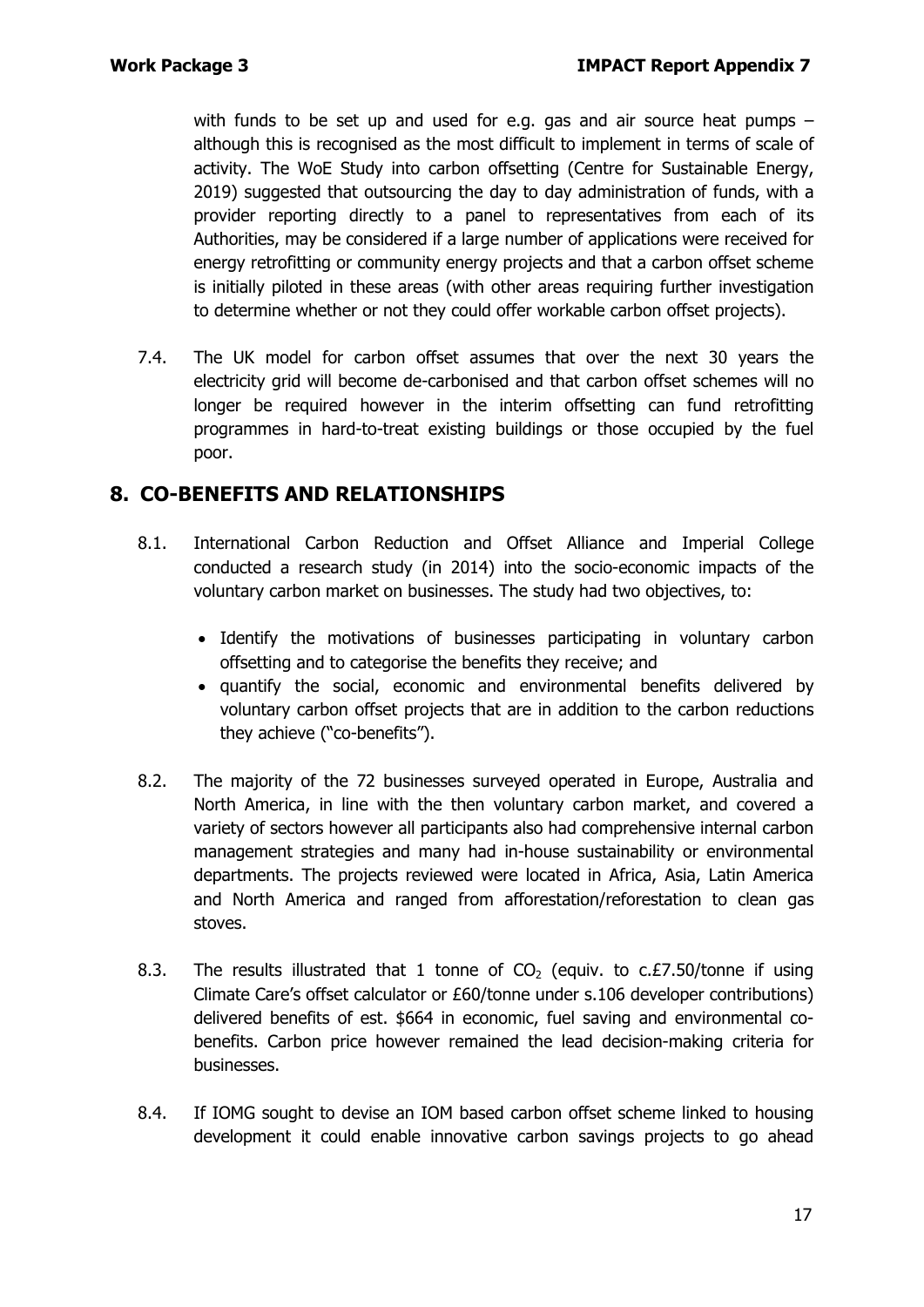which would not achieve market funding and to help stimulate the local low carbon economy and initiatives by local communities.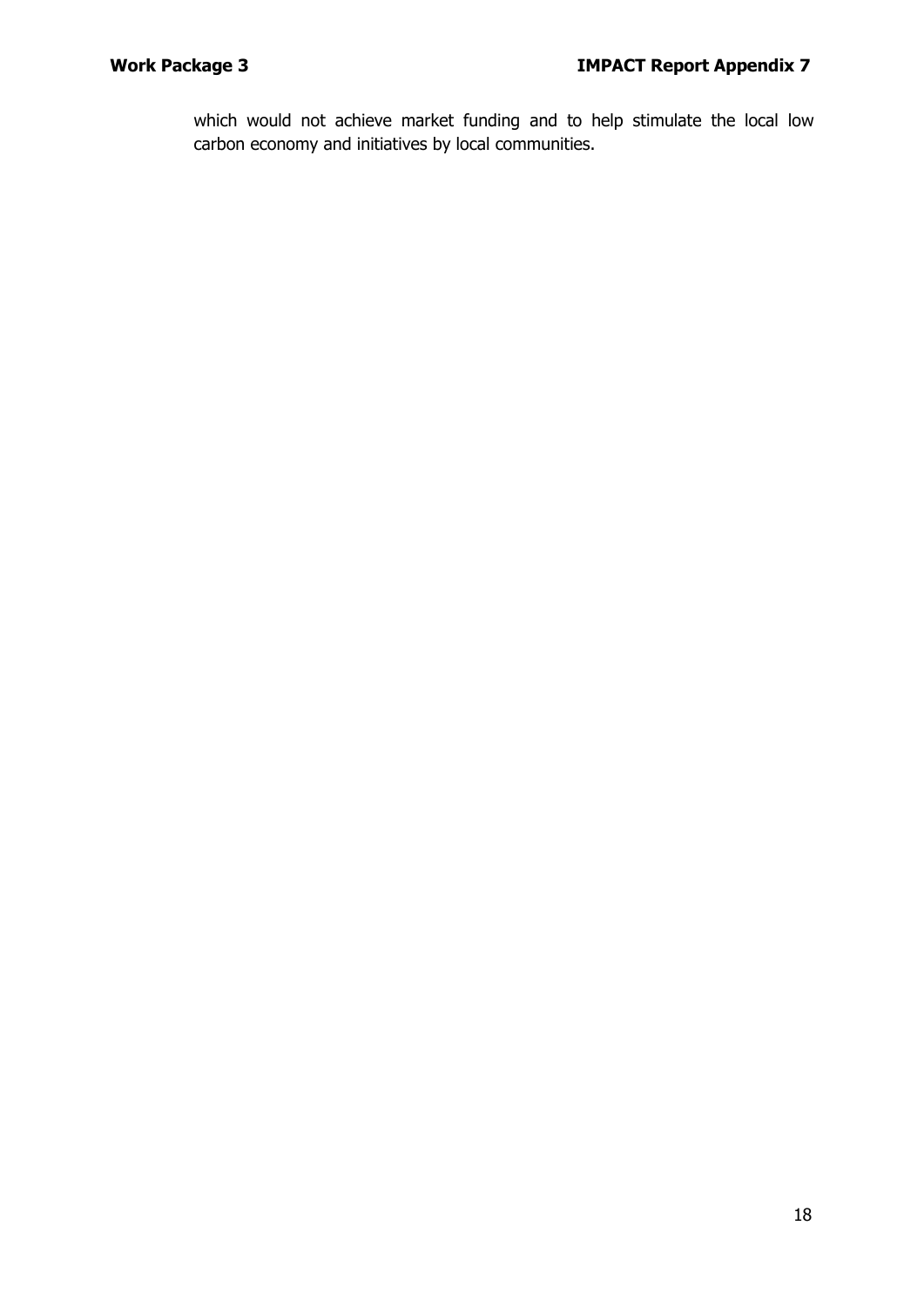### **9. REFERENCES**

Anja Kollmuss et al, (.-U. H.-U. (2008). *Making Sense of the Voluntary Carbon Markets. A* Comparison of Carbon Offset Standards. WWF Germany.

Australian Government . (2018??). National Carbon Offset Standard. Retrieved from www.environment.gov.au: http://www.environment.gov.au/climatechange/government/carbon-neutral/ncos

British Standards Institute . (2019). PAS 2060 Carbon Neutraility. Retrieved from www.bsigroup.com: https://www.bsigroup.com/en-GB/PAS-2060-Carbon-Neutrality/

Carboncalculator.co.uk. (2019). Carbon Calculator - National Averages. [online] Available at: https://www.carboncalculator.co.uk/averages.php [Accessed 23 Dec. 2019].

Centre for Sustainable Energy. (2019). West of England Carbon Reduction .

Climate Care. (2019). Climate Care Carbon Calculator . Retrieved from climatecare.org: https://climatecare.org/calculator/

Committtee on Climate Change. (2019). Net Zero. The UK's contribution to stopping global warming .

DEFA. (2018). 2.1 Island Development PLan. Operational Polict on Section 13 Agreements, 2.

DEFRA. (2008). Draft Code of Best Practice for Carbon Offset Providers. Retrieved from webarchive.nationalarchives.gov.uk:

https://webarchive.nationalarchives.gov.uk/20111201151128/http://www.yorkshirefuture s.com/print/what\_works/draft-code-best-practice-carbon-offset-providers

Ecostar. (2017). State of European Markets 2017 - Voluntary Carbon .

Gold Standard. (2019). Gold Standard. Retrieved from goldstandard.org: https://www.goldstandard.org/

GOV.UK. (2018). The Woodland Carbon Code Scheme for buyers and landowners. Retrieved from www.gov.uk: https://www.gov.uk/guidance/the-woodland-carbon-codescheme-for-buyers-and-landowners

Greater London Authority. (2018). Carbon Offset Funds.

International Air Transport Association. (2008). Aviation Carbon Offset Progtammes - IATA quidelines and toolkit. Retrieved from www.iata.org.

IOMG. (2019). Isle of Man Government Financial Regulations.

IUCN. (2017). International Union for Conservation of Nature - Peatland Code.

Plan Vivo. (2019). Plan Vivo. Retrieved from planvivo.org/: http://www.planvivo.org/